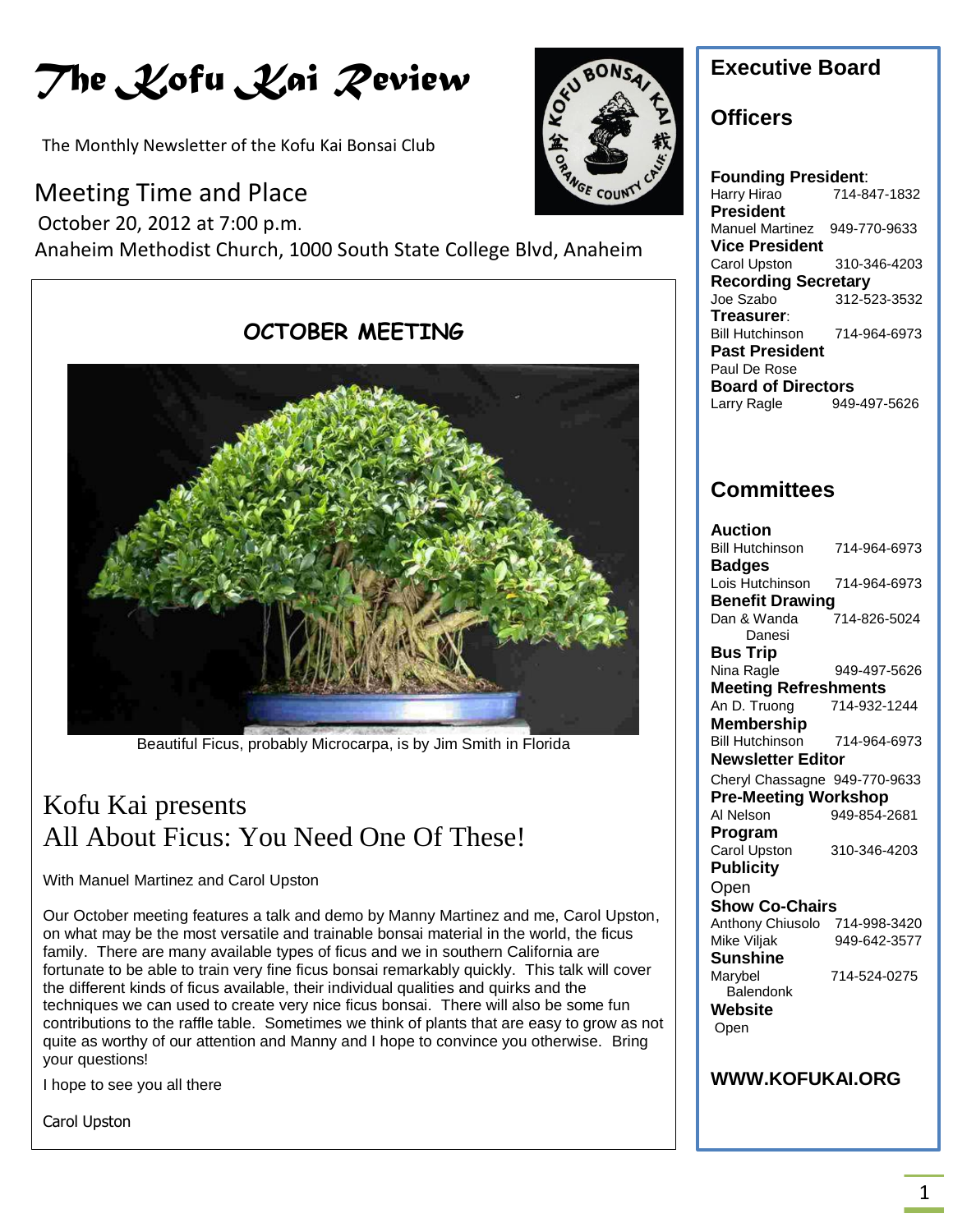## **September Meeting**



### **Frank Goya Demo**

At the September meeting, we were honored to have Bonsai master Frank Goya present a demonstration on the art of Saikei. Frank Goya has traveled extensively teaching and demonstrating the art of Saikei. Frank was assisted by Herb Eisenberg, past president of Dai Ichi Kai, who provided commentary during the demonstration.

Saikei is the art of creating landscapes that combine living trees, rocks, gravel, and ground cover vegetation. The effect is to put the viewer into a natural world through the artful placement of the materials and the design of the topography. Frank has recently had one of his Saikei added to the National Arboretum collection in Washington D.C.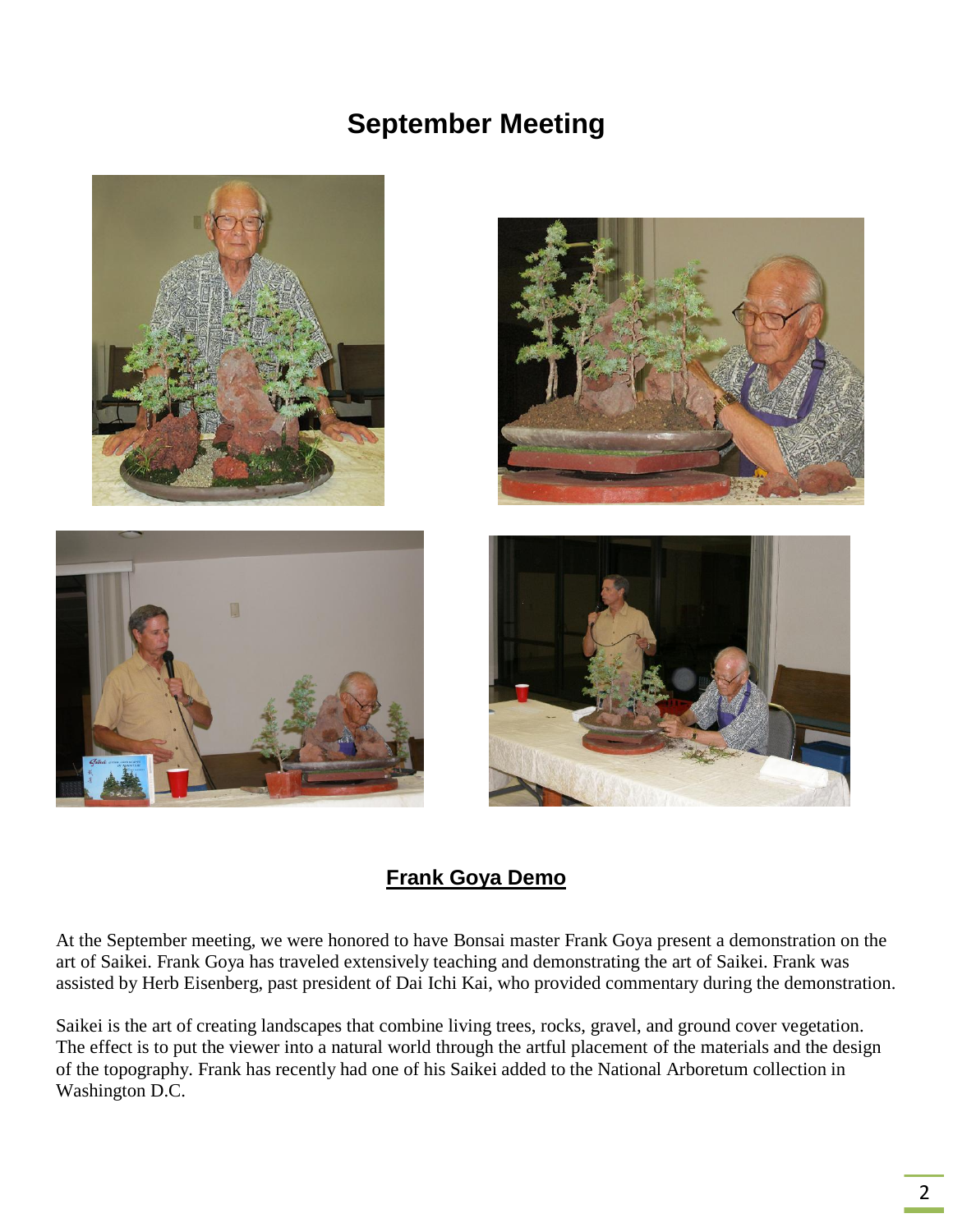Frank had pre visualized the landscape in his mind prior to the event. Its intended name was to be "Red Rock Canyon." It did not take long for the landscape to take shape. Frank's key rock was a piece of red volcanic rock that vertically rose out of the ground. The "B" rock was placed on the opposite side of the tray and was accompanied by a lesser rock that appeared more as a boulder than a mountain. Frank had placed auto body filler at the base of the A and B rocks so that they would remain stable. A good tip for sure.

Next came the placement of 8 juniper trees that were trained and cared for in the bonsai manner. They were two to three years old and originated from cuttings. Their placement accentuated the shapes and placement of the main rocks so that all the energy of the combined elements was filled with balanced visual movement.

The addition of moss, wispy grasses and gravel added a further sense of realism to the scene. The rock canyon could now clearly be seen. A magical place was depicted and the viewer could only wish to visit a full sized version of the same place someday.

Thank you, Frank

Article and Photos by Jim L.



Winner of Demo Tree, Ann Erb

### **Bowers Show**

#### Hi everyone

Just a slight apologize as I will be doing an article on the Bowers show for the next newsletter which will be accompanied with photos. The reason for the delay is the photographer who shot the exhibit had to go out of town and will not have the photos ready till after this goes to print. I apologize for this inconvenience but everyone that participated will be mentioned and Photos published.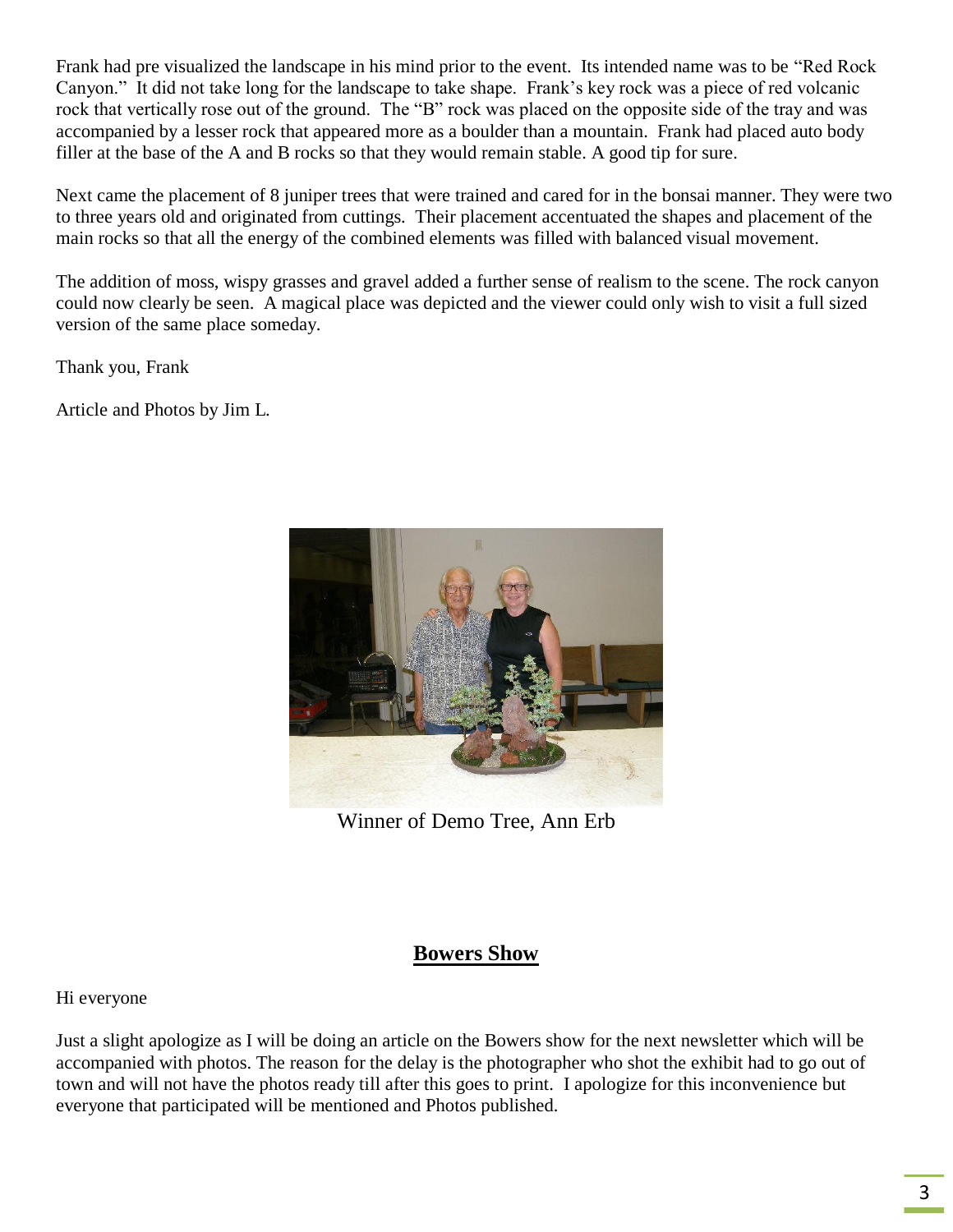#### **K O F U BO N S AI K AI - BO N S AI I D EAS**

#### **BY MARTY MANN**

#### **O CT O B E R, 2 0 1 2 ( # 8 6 )**

Fall is generally the climax of the luxurious growth of summer and the last spurt of activity before settling down for winter dormancy.

As leaved begins to drop be sure to remove the trash around your trees and on the surface of your pots. If clean-up is neglected these areas become a refuse for slugs, sow bugs and other undesirable creatures.

Transplanting is permissible at this time of year, specifically bamboo, boxwood, conifers, hornbeams, cotoneaster, podocarpus, privets, Pyracantha, wisteria, willows and most varieties of deciduous trees. The key to safe fall repotting is to minimize root disturbance and severe pruning but trees can be transferred into larger or different containers. If in doubt about the health or condition of a tree, wait until spring to repot.

As leaved begins to drop be sure to remove the trash around your trees and on the surface of your pots. If clean-up is neglected these areas become a refuse for slugs, sow bugs and other undesirable creatures.

Now is the time to anticipate and enjoy better autumn color by reducing watering time as well. As the length of the day's sunshine is shortened, the trees require less water. A balance must be maintained between the minimal watering and the loss of moisture by transpiration during intermittent warm spells.

Once the leaves on trident maple, Japanese maple, liquid amber, gingko, hornbeam and other colorful deciduous trees begin to lose their vigor and drop, keep the bonsai areas and pot surfaces cleared. Remove trash promptly. Continue to spray benches with an allpurpose insecticide and a final spray of fungicide. Pests seem to make a final effort to destroy and injure trees as they feed heavily prior to moving into the pupa stage.

Light conditions begin to change. Trees that have had full sun exposure find themselves in more shade. So, watch the location of trees at this time of year and rotate them into more favorable light exposures allowing them to continue storing strength and food for the  $w$  in  $t e r$ 

This is a good time to work on basic training and design. Remove the wire applied this past year. Check for wire cuts. New wire can be applied but avoid the curls and marks of previous efforts. In spite of this period of slow growth, fall and winter training can still be effective. Before spring approaches don't overlook the new wire since new growth quickly causes wire damage. Study improper branch placement – crossing, bars, up and down growth.

There is still time to give bonsai a last good feeding. Evergreen and conifers may be lightly fertilized on a regular basis through the winter months since they continue to grow in our mild climate. Use food with little or no nitrogen--mainly potash and phosphorous, a 0-10-10 fertilizer. Low nitrogen fertilizers build dormant buds and store food in the form of starch used to produce healthy growth in spring. This is especially important for fruiting and flowering trees. Specifically azaleas, crabapples, ume and pomegranates improve after late feedings.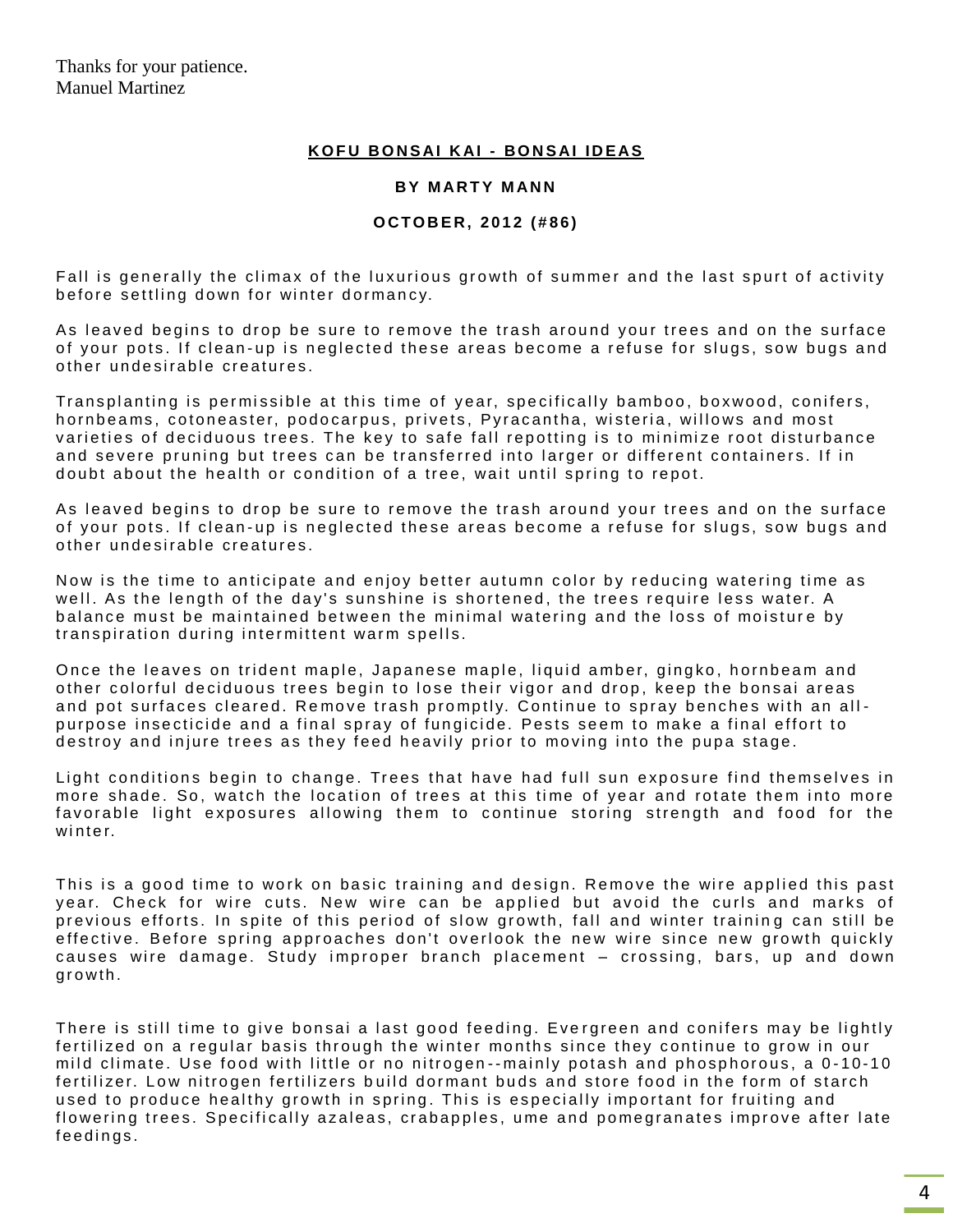Limit cuttings, at this time of year, to hardwood specimens or tropical varieties. The use of a rooting hormones and a pre-soaking of a rooting stimulant, such as B-1 or Superthrive, improves the odds of success. A basic rooting medium such as 2 parts peat moss with I part perlite or coarse sand will serve you well. Keep the rooting medium slightly moist and shaded until evidence of new growth appears.

HAIKU POEM:

Our joy is reborn When good health and stylish care Show in trees each day

By Marty Mann

This article has been extracted from the recently published book called ' Bonsai **Ideas'.© By Marty Mann. Material is not to be copied without publisher or author's p e r m i s s i o n O c t o b e r -2 0 1 2**

## **NEW MEMBERS WELCOME**

## Jim Lichacz and Pamela Ezell

Say hello to them when you see them

## **UP COMING EVENTS**

### **House of Bonsai**

Will host a Bonsai swap meet **November 2nd - 4th**. Three days. This is not supposed to be a sale but an opportunity to bring that stuff you have sitting around and see is you can trade for something else. If you're interested please contact Vicki at House of Bonsai 562-804-6888 for details.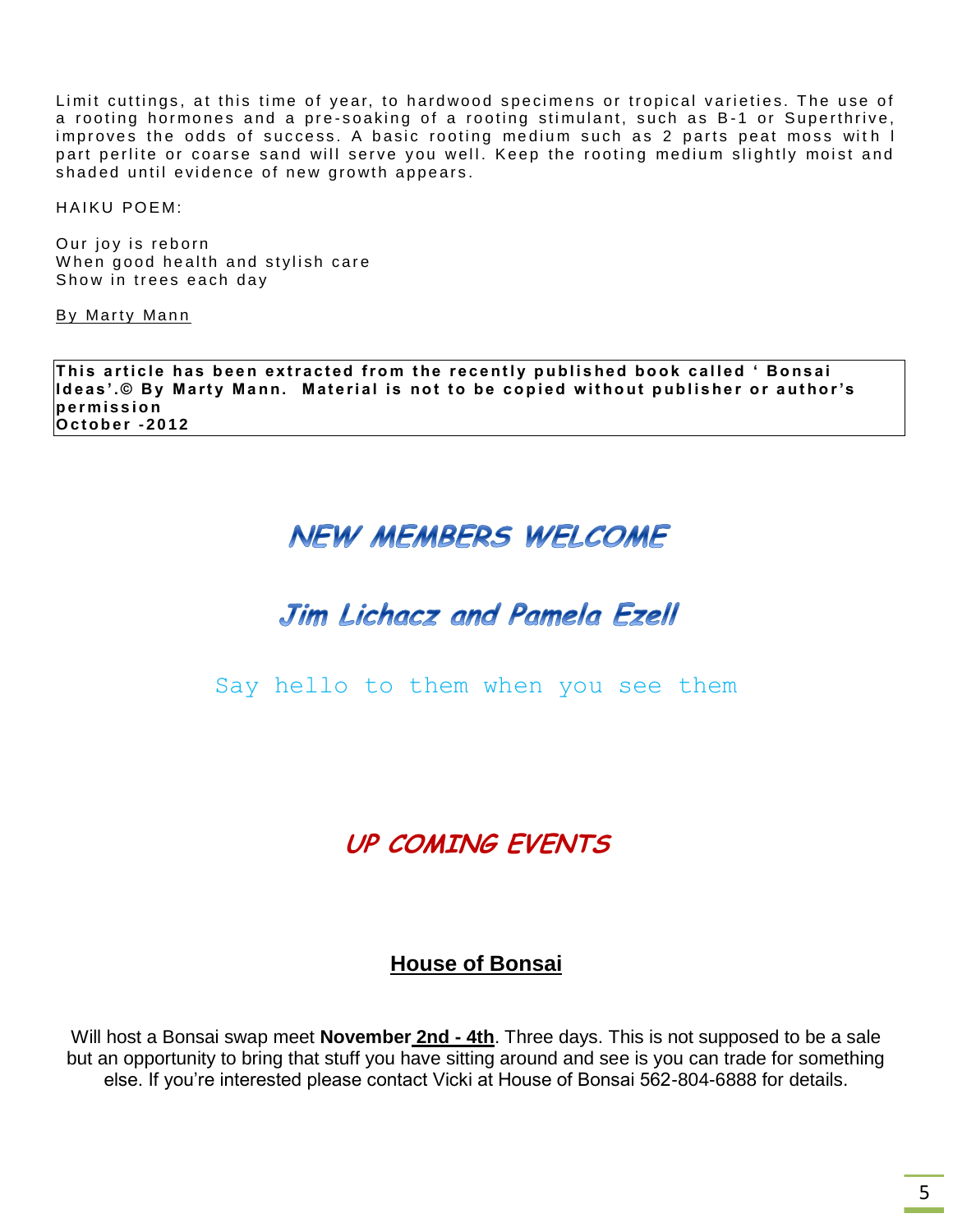## **Kofu Kai Christmas party December 8th Saturday 12PM to 3PM**



*Yes it getting to be that time of the year. Our gala Christmas party is at St Wilfrid Episcopal church in Huntington Beach. The event is pot luck with Kofu providing a ham, turkey and drinks. This is also the best Raffle of the year. Set the date and come enjoy an afternoon with your Bonsai friends. More information to come*.

### **California Asikei Kai, Suiseki Show**

Huntington Library and Gardens, Show Dates: December 27-January 2, closed on New Year's Day. Friends' Hall.